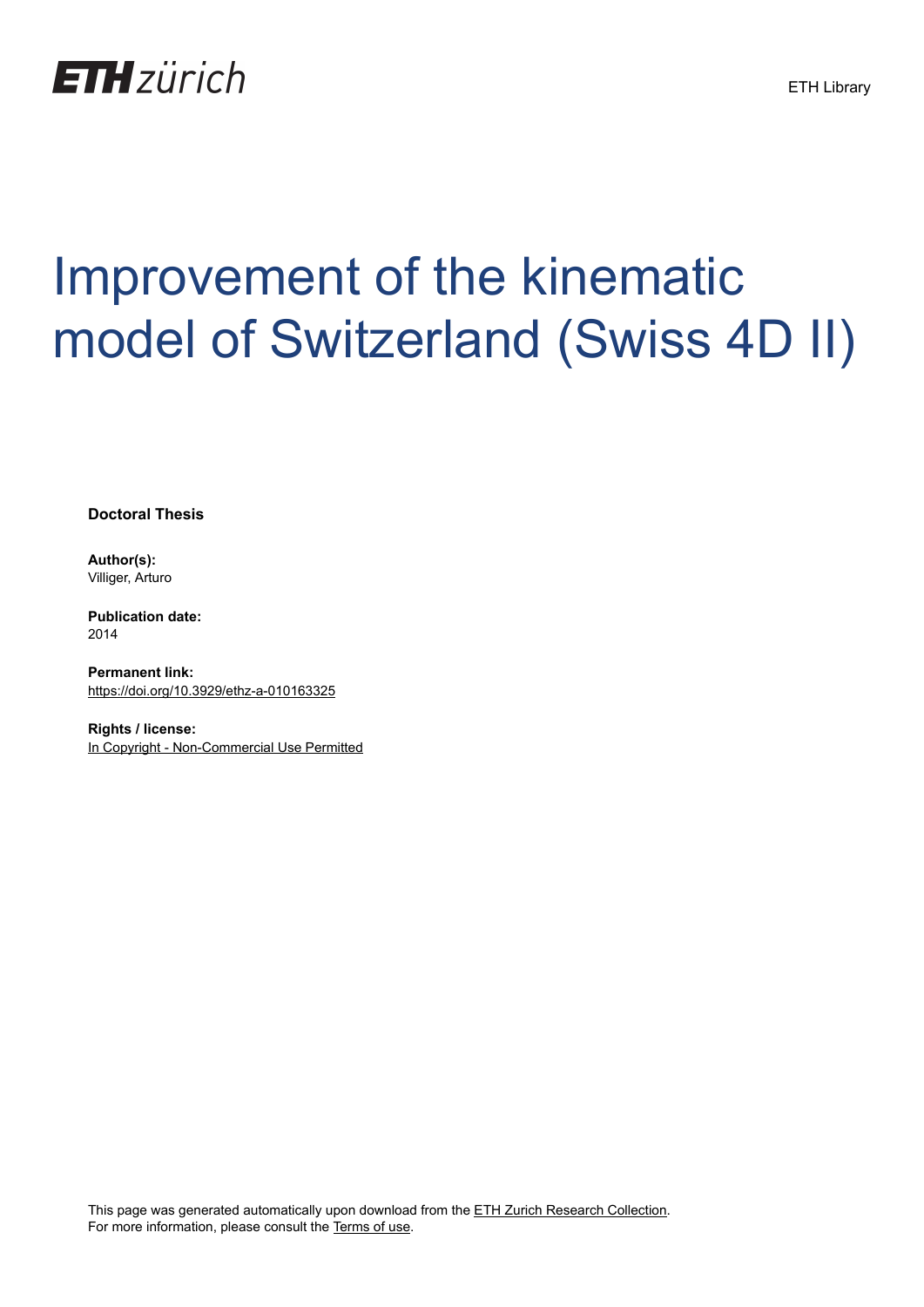DISS. ETH NO. 21866

## Improvement of the Kinematic Model of Switzerland (Swiss 4D II)

A dissertation submitted to ETH ZURICH for the degree of Doctor of Sciences

presented by ARTURO VILLIGER MSc. ETH born October 18, 1980 citizen of Sins (AG)

accepted on the recommendation of Prof. Dr. A. Geiger, examiner Prof. Dr. B. Heck, co-examiner Prof. Dr. M. Rothacher, co-examiner

2014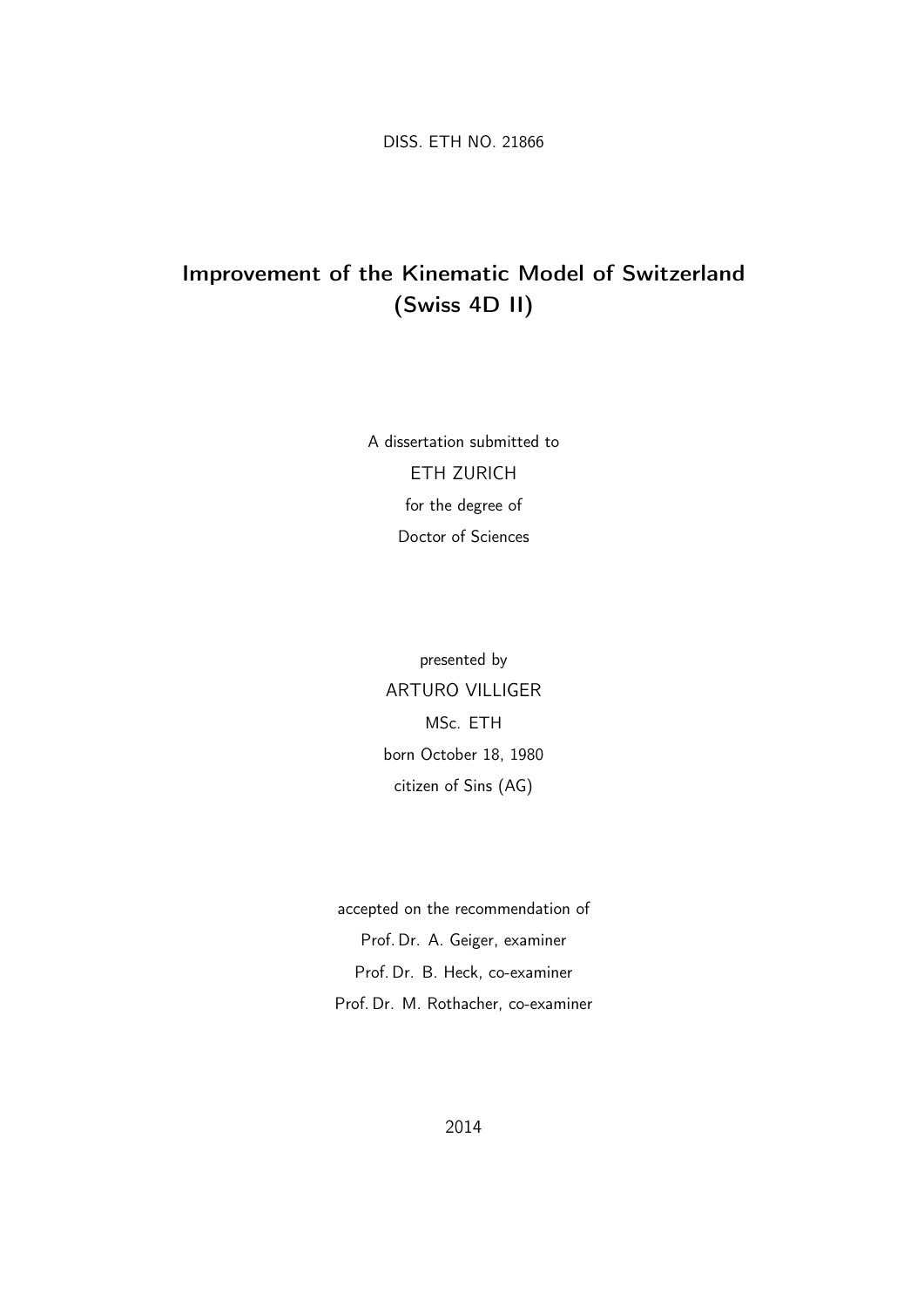## Abstract

Switzerland is a region with relatively low seismicity compared to other lithospheric subduction zones. However, from historic earthquakes it is known that events with large magnitudes, above 6, have occurred. A major task was to extract the tectonic pattern of the velocity field based on Global Navigation Satellite Systems (GNSS) campaign type data (CHTRF 2010 solution) given the fact that the noise level and local influences are within the same order of magnitude as the deformation occurring.

The introduction of the adaptive least-squares collocation (ALSC) and its enhancement to determine the tectonically driven deformation field allowed to extract a reliable kinematic model for Switzerland. The final solution consists of the velocity field and its derivative, the strain rate field. Due to the relatively high density of measurement points, re-measured three or more times, the field could be retrieved from the data set. The horizontal velocities are mostly below  $1 \text{ mm/yr}$  and the uplift rates, determined from precise levelling, between 0 and 1.5 mm/yr. The deformation rates deduced amount to 25 nstrain/yr.

The thin plate model allowed to estimate also the vertical strain rate which was not possible to retrieve by the collocation technique alone. This is due to the lack of missing measurements within the crust since all levelling and GNSS measurements are performed on the surface.

The comparison of the strain rate field with seismological data showed a good accordance. The horizontal strain field confirms a compression of 15 nstrain/yr perpendicular to the Alpine chain. In the canton Valais seismic recordings observed extensional stress regimes. The collocation technique could reproduce the extension and retrieved a strain rate of 20 nstrain/yr. At the boundary of the study area uncertainties exists because of missing data outside Switzerland. This is a particular problem in the city of Basel, which lies at the southern end of the Upper Rheingraben. The 3-D strain rate tensor, using the thin plate model, has shown mostly similar fault plane solutions as the one obtained from earthquake analysis. The same is valid for the strain rate energy compared with the seismic energy released by earthquakes. The highest strain energy density is found in the eastern and western part of the Swiss Alps.

This project has been funded by swisstopo and the Geodesy and Geodynamics Lab, ETH Zurich. The work which was carried out for the project COGEAR was financed by the Competence Center Environment and Sustainability of the ETH Domain (CCES).